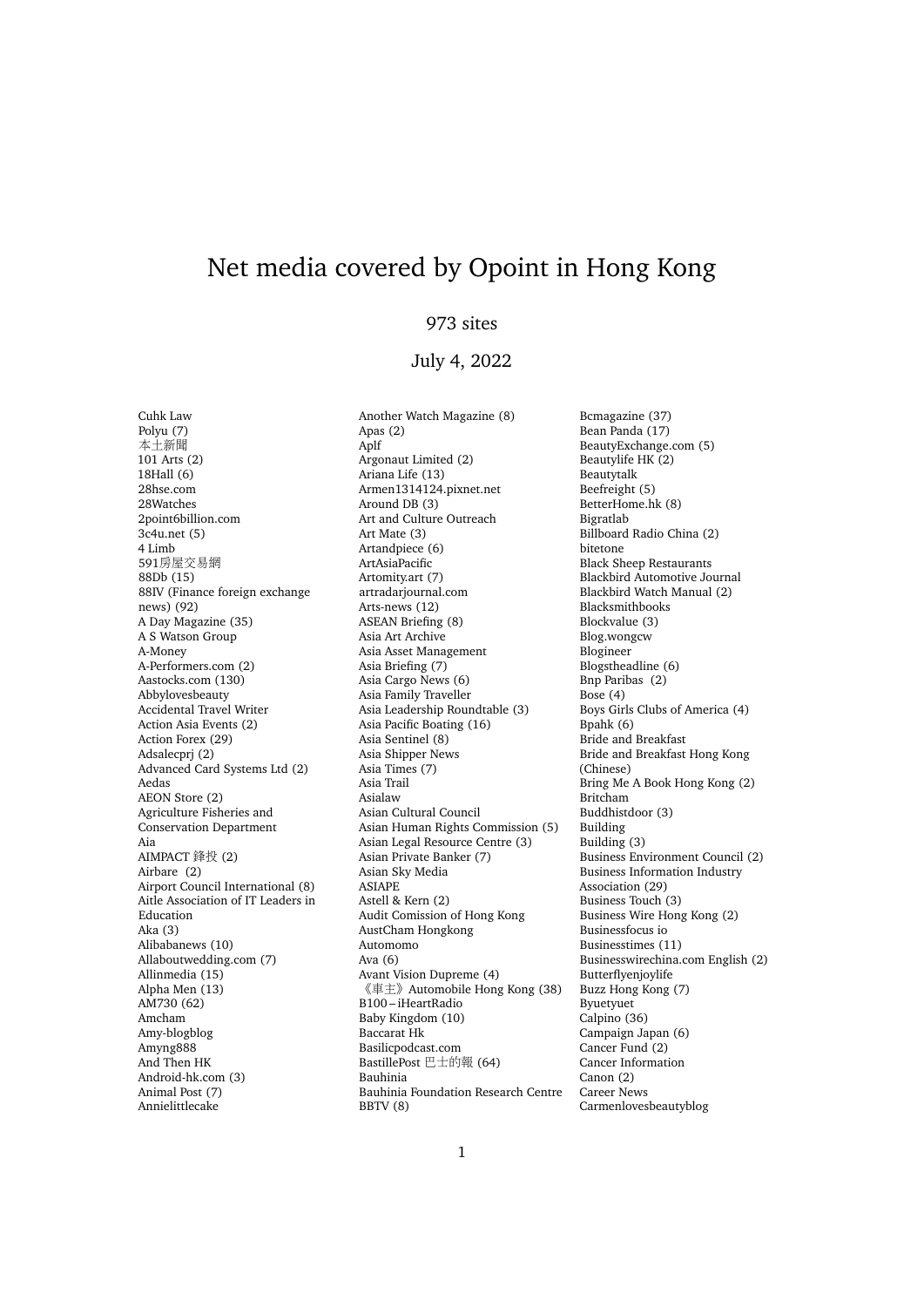CarPlus & Jmen+ (5) Carrieism (2) CASBAA (5) CatchOn (2) Cathyking Cathyking527 **Catthinlee** Caz Buyer **Ccf** CDO Trends (7) Ce400.com Cedar Hong Kong (2) Cedb (10) Cemetery News Census and Statistics Department Centanet (2) Centre for Food Safety Centre For Health Protection – Hong Kong Century 21 (4) Ceplik (38) Cest--lamour Cgj Hkcgi Chacha Hong Kong (6) Chairmen HK (12) Champimom Cheeruuphk Chewyup (2) Chill Meh China And World Highlights (3) China Briefing (9) China Daily Asia China Daily HK (31) China Labour Bulletin (2) China Law and Practice (29) China Retail News (16) China Worker (2) China168 (10) Chinamoneynetwork.com (20) Chinanewsa (32) Chinese Ablogtowatch (4) Chinxchin Chronomen Chsec.com..hk Chu Hai College of Higher Education Chungdadada Cic (2) City Life (17) Cityu (11) Civic Exchange Civil Aviation Department (2) Classes Cle de Peau Beaute CoinIN Commsday Connoisseur Magazine (45) Container News (3) Continuing Education Fund Cosmopolitan.com..hk (14) Cru Magazine (19) Crunch Hong Kong (6) CTgoodjobs (3)

CTHR (2) CUHK Business School (3) Culture Culture-on.com (11) Cup Customs (2) Cybersecurity <sup>無</sup>線電技術(Radio technology) (4) <sup>熱</sup>爆娛<sup>樂</sup> 熱血時報| 主頁 (Passiontimes) (36) ……<br>玩生活·樂科技 (Unwire) (30) 甜魔媽媽新天地Yan's Food & Travel Journey 画廊网(Hualangnet) (38) <sup>經</sup>濟導報-香港歷史(Jdonline) (16) **經濟一週| 首頁(Edigest) (12)** D100 Radio Dab (2) Daily Economic (10) Daisybutter Dashun Foundation (2) Daydayplay Dbpower (3) DCFever (8) DeathRattleSports Deliveroo Department of Sociology Hksyu Design Anthology (9) Design Anthology Designer HK DesignIDK Devb.gov..hk (3) DigFin (6) DigitalRev (9) Dim Sum Daily (23) Discoverhongkong.com Discovery Cathay Pacific EN (5) Disruptive Asia (6) dittou (3) divashk.com (3) Dma-audio Dragonfly Media (14) Drainage Services Department (2) Drink Magazine (10) Drinks World (35) Dynasty Magazine (2) E Media EastTouchMyMagazine (5) Eastweek.com..hk (16) ECHELON (12) Echemi Edge Magazine (14) Edipresse Media (4) Eduhk (8) EJ Insight (6) Elle Men (5) Elle.com..hk (46) EPrice ESD life (38) Esdlife wow Esquire HK (42) Et Net (67)

Eunice Yung (4) Exmoo (11) Expat Living Hong Kong ezone (30) <sup>進</sup>修生活(EDUplus) <sup>里</sup>先生Mr Miles <sup>荷</sup>花集團- 育兒親子平台 <sup>菏</sup>泽最大的艺术门户网站 (Gucaozhou) (73) 鏡報<sup>網</sup> 開放網OPENWEB <sup>蘋</sup>果的化妝箱by Meling Lam <sup>阿</sup>柴美妝日誌(A Chai Beauty Makeup Log) 雅昌艺术网 (7) <sup>電</sup>腦領域HKEPC Hardware (8) <sup>霸</sup>才(國際)hkstock <sup>食</sup>物與健康(Healthno1) (2) 首頁 (Metropop) (8) 香港01 (102) 香港ポスト(Hong Kong Post) (3) 香港第一車網Car1 (28) 香港経済新聞 (85) 香港經濟日報網站 (Hon Kong Economic Times) (44) <sup>香</sup>港網上雜誌–熱門文章創作分享<sup>平</sup> 台 (2) <sup>香</sup>港運動及生活平台 (26) <sup>香</sup>港青年協會 <sup>香</sup>港討論區 Discuss (3) 香港卫视(hkstv) (12) <sup>香</sup>港手機遊戲<sup>網</sup> GameApps.hk (9) <sup>香</sup>港政府新聞<sup>網</sup> (11) 香港旅行ガイド「香港ナビ」~ (Hongkongnavi) (10) <sup>香</sup>港格價網Price.com..hk (2) <sup>香</sup>港樹仁大學- HKSYU (23) <sup>香</sup>港中國旅遊出版社(China Tourism) (3) <sup>香</sup>港中小企資源服務網Sme Gig hk 香港人遊香港 (23) 親子頭條-全方位親子平台(Parenting Headline) (27) <sup>體</sup>路Sportsroad – <sup>香</sup>港體育新聞平台 (85) <sup>高</sup>達財評】北韓戰雲密佈 证券市场红周刊 財華網 (Finet network) (8) 财经钻 (28) 麵語錄aminn 點新聞 (Click the news) (47) F+L Asia FactWire News Agency (3) Faculty of Arts Hkbu Faculty of Business Lingnan University Hong Kong (6) Family Health Service FanPiece (11) Fashion Network HK (44) Fashion-premier.com (6) Fayevorite.com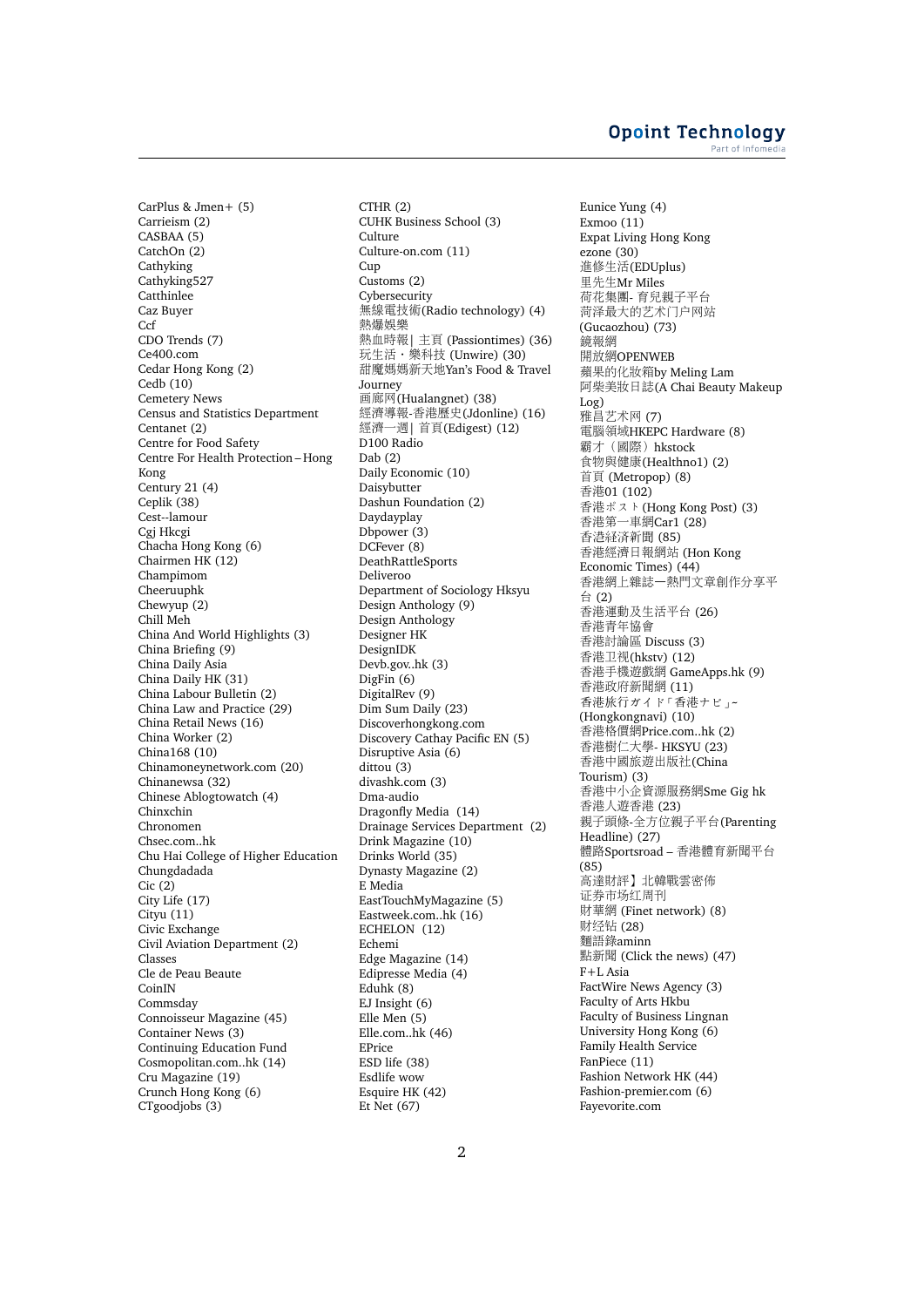Federation of the Swiss watch industry FH FeverSound (12) FHKI Finance Asia (24) Findshop (16) Fingyanwingmakeup Fintech News Hong Kong (10) Fly Out Hk (33) Flyday.hk (32) Flydayhongkong Likehour Flyert Flyformiles Fmcoprc.gov..hk Food and Environmental Hygiene Department Foodie Magazine (6) Forex Ratings (6) Fortress Fortune Insight (18) Fridae Friends of the Earth (2) Fujifilm (4) Fujixerox.com..hk Gafencu Men (23) Gameover HK (46) Gbich.net Gcmt.com (34) Get Ready HK (20) Girl Secret (7) GirLab (2) Girltalkhk (8) Gisf.hk Global Institute For Tomorrow (2) Globalization Monitor GlobalTrading Go Japan Goba Beauty (21) Golden sound earphone store (2) Gooddig (3) Gotrip (32) GovHK GovHK (Chi) Goxip (2) Green Queen (54) Green Sense (2) Haanga (2) Haldanes (4) Happy Life Sharing (11) HAPPY PAMA <sup>教</sup>得<sup>樂</sup> (17) Happy-ali Harbour city (5) Harbour Times (22) Harper's Bazaar HK Hash Tags (6) Hashtag Legend (16) Hdfin Stheadline (16) Health (3) Healthcare Thinkers (3) HealthCastle.com (2) Healthy Hkg HealthyD (8)

Heawork.19ga.hk Herbertlui.blogspot Hi Fi Review (6) HK Discount (22) Hk E Jetso (9) Hk Finance Yahoo (3) HK Green Bldg Council HK Hospital Authority (HA) HK Ketchup Nextmedia HK Securities and Futures Commission Hk Yahoo News (22) Hkclubbing.com (12) Hkcna Hkcnews (4) Hkd4 (10) HKETO Sydney Hkfilmblog.com HKGPao (7) Hkics.org..hk Hkinsu (15) Hklawsoc.org..hk (2) Hkmobilenews.com Hkshippers Hksi.org (3) Hksilicon (50) Hktdc (4) Hktvmall HKUST Business School Hobbi Game (14) HOKK fabrica (36) Holiday.presslogic (31) Home Journal (6) Home Journal (Chinese) Home | Omg HomeBloggerhk (19) Homita Hong Kong Arts Administrators Association (2) Hong Kong Citizen Media (7) Hong Kong Council on Smoking and Health Hong Kong Discovery platform (2) Hong Kong Economic Journal (62) Hong Kong Exchanges and Clearing (4) Hong Kong Fashion Geek Hong Kong Film Art Association Hong Kong Free Press (79) Hong Kong Institute of Human Resources Hong Kong International Airport Hong Kong IT News Hong Kong Jewellery & Jade Manufacturers Association Hong Kong Jewellery 香港珠寶 (2) Hong Kong Jewelry Manufacturers Association (2) Hong Kong Lawyer Hong Kong Living (14) Hong Kong Madame (7) Hong Kong Monetary Authority (4)

Hong Kong News (9) Hong Kong PR (6) Hong Kong Shipping Gazette (3) Hong Kong Standard (16) Hong Kong Tourism Board Hongkong Business (23) Hongkong Homes Hongkong Maritime Hub (11) Hongkong Post HongKongCard (11) Hongkongnews.com..hk (5) Hongkongnews.net (5) Horlickho1117 Horoguides (7) Horuru House730 (30) HR Magazine HK (2) Hubbis (2) Hutchison Ports HYPEBAE (Online) (9) Hypebeast (次世代生活態度) (15) Hypebeast.ltd I Cable.com (4) I Magazine I Magazine i.shop.pccw.com (29) iBeauty專業美容資訊網 (12) Ibike (9) Icc (2) Ignitesasia iMag (4) iMoney Winner In Ztyle (22) Indesignlive.hk (10) Industry Sourcing (2) Infocast Infocast Infocast Inmediahk.net (19) Innovation and Technology Commission of Hong Kong Inside Retail Asia (20) InsuranceAsia News Interdisciplinary Programs Office HKUST (3) Investing.com Hong Kong (17) Investment Asia Investvine (11) iPlayHK (14) Ir Dr WK Lo Irasia (2) Irene's Life Island Times (17) 헤럴드 POP 조선pub(조선펍) (3) <sup>G</sup>點電視 (G-point TV) Jaben Hong Kong James Hong Japan-walker (5) Japhub (11) JDailyhk (3) Jebarchitecturalfinishes (2)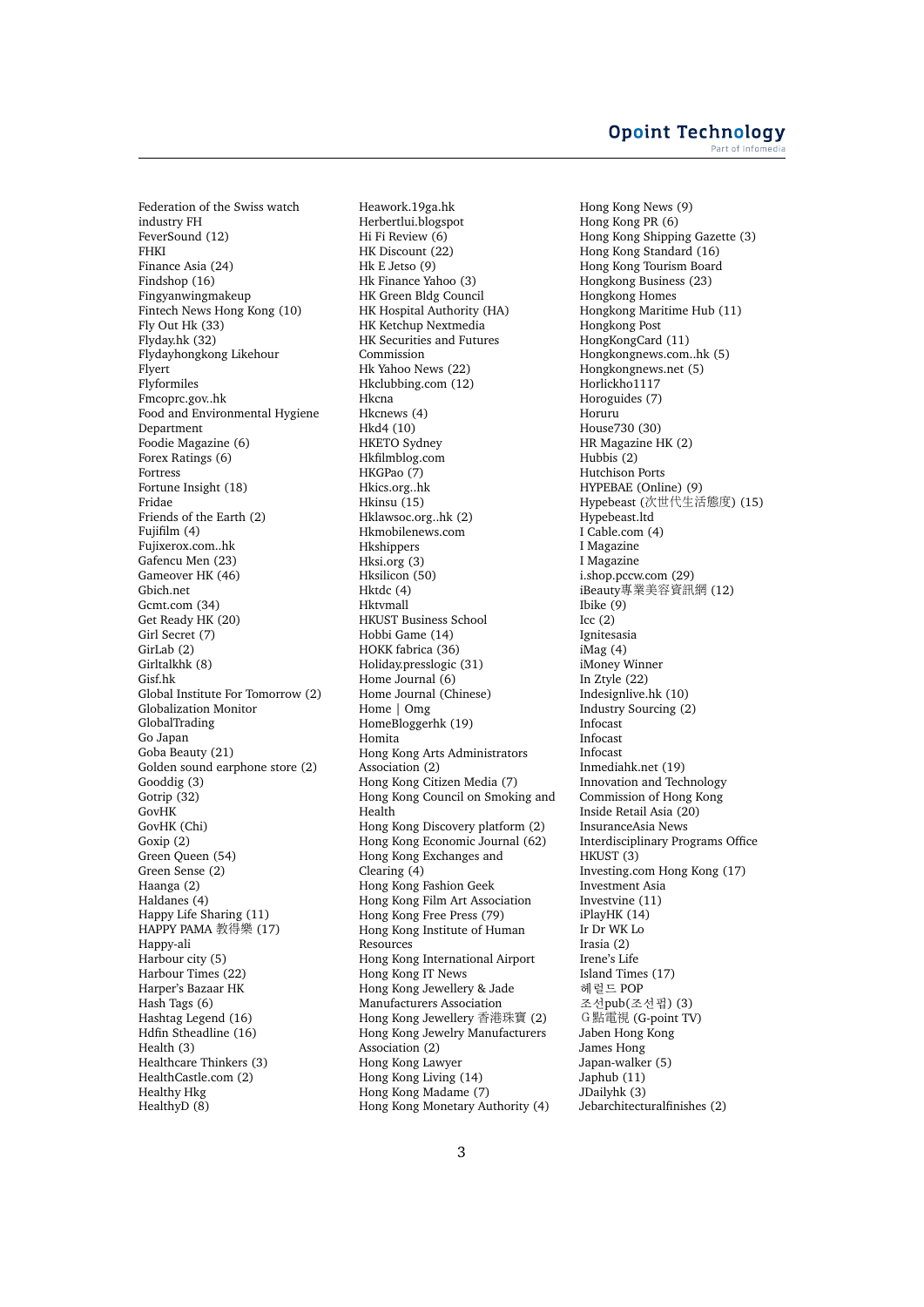Jessicahk (6) Jet Magazine (10) Jetsetter (2) Jetso Bear (14) Jetsotoday (4) JNA Jobmarket Hk Joicy Joie de Vivre Jornalvakio.com (10) Journal Of Electrical System June-leung.blogspot Junius Ho (3) kanlee Karen Leung Foundation (3) Karin Weber Gallery (2) Karine0626 Karine0626 Kathhooooo KC賞味隨筆 Kids 4 Kids Kids Must (33) Kikoterachi Kimfamilytravel Kingdom Revival Times (7) Kinliu KMB KongSolo (11) KP Chan Kryptomoney Kwai Fung Hin Labour and Welfare Buereau Laceuphk (2) Lacrucci (2) Laprairie (2) Lawrencememories Lee Kum Kee (2) lemonlemonhead Letsgoaudio.com (10) Li Ka Shing Foundation Lifein.HK (2) Lifenewshk (10) Lifestyle Asia: Hk (28) Like Japan (11) Like Magazine (9) Line Today Hk (2) Linux.router (8) Linuxpilot (13) Lite News Hong Kong (7) Little k' Kam's blog Little Steps Asia (3) Liv Magazine (8) Live Well Basics Localiiz (10) Lofriendship.blogspot.com lok Yiu '・ω・´ Lovecath Lovecath LoveCath 夏沫。Catherine Lovecathcatherine Lovekids (9) LUI Che Woo Prize (2)

Luxe City Guides (6) Luxshery (5) Luxury hk msn (42) Lydia HK Blogger Lydiawongg Macau International Airport madamefigaro.hk Maga life Maggiechiu612 Making HK IT! (3) Makiyob Makya (16) Mameshare (11) Mamibobo Mamibuy (2) Mandatory Provident Fund Schemes Authority – Chi (2) Mandyluichui Manifesto (5) Marieclaire (37) Market Digest Master Insight (37) Maxsource Media (7) May Lee Renee\* Different Mother\* Médecins Sans Frontières (3) Media Business Asia (2) Media Outreach Meethk.com (15) Meetings & Conventions Asia (8) Mellowmayo Memoson (6) Menclub (15) Menclub auto (6) Mensluxe.hk01 (5) Mensuno Hong Kong Mentalkhk (5) Metro Broadcast Metro Daily (10) Milk (6) Milk X (15) Ming Pao (30) Ming Pao OL Network (18) Ming Pao Weekly (15) Ming Watch Mingpaohealth.com (37) Mings (4) Mings (12) Mix Meetings (9) Mobile Magazinehk (13) moderno2.com Monbeebee MoneyHero (5) Morningstar HK Mov3(電影市場學) (6) MPF DIY 投資強積<sup>金</sup> (2) MPonline.hk Mrmarketofhk MRRM (2) MsCelia Beauté Msjoviworld.blogspot.com MT Sohu (18) My lifestyle News

My Modern Darcy My-Magazine (9) MyBB.com MyCOOKey MyCossip (2) MyFashionConnect Global Mypacetravel.com (15) MyPet <sup>寵</sup>物閑<sup>情</sup> (14) Natnataliecc.blogspot.com Neat Snake Net A Porter (2) New MobileLife 流動日報 (48) new Wealth <sup>財</sup>通生<sup>活</sup> New World China Land (2) News Modia News.gov..hk (12) News.tvb.com (10) NewsOnCompliance (12) Next Big Future Nikon (3) NM Plus Now (18) Now 財經- 主頁 (2) Nowtv.now.com object  $a - \frac{1}{2}$  (2) Ocula (5) Ohpama.com (21) Olympus One Percent Ooobs OpenCar OpenRice Orangenews (25) Orient Aviation (2) **Orientations** ORPHF Our Cup Of Tea P Articles (6) Paiorg.com (23) Panasonic (2) Parenting (20) Pc Tech (5) PC3 Magazine (58) PCMarket (94) Pe Girls (7) Peegaboo (26) Personal Audio (8) Photo Blog PHOTONEWS (62) Pingpinghello Pixelbread Plainfaceangel (20) Planet Sevens (3) Playtimes HK (44) Playwhat HK Pm News (4) Pocket PC (8) POINTS852 Pokcet Page Weekly (8) Poortravellers窮遊 Pop.Stheadline.com Popbee (21)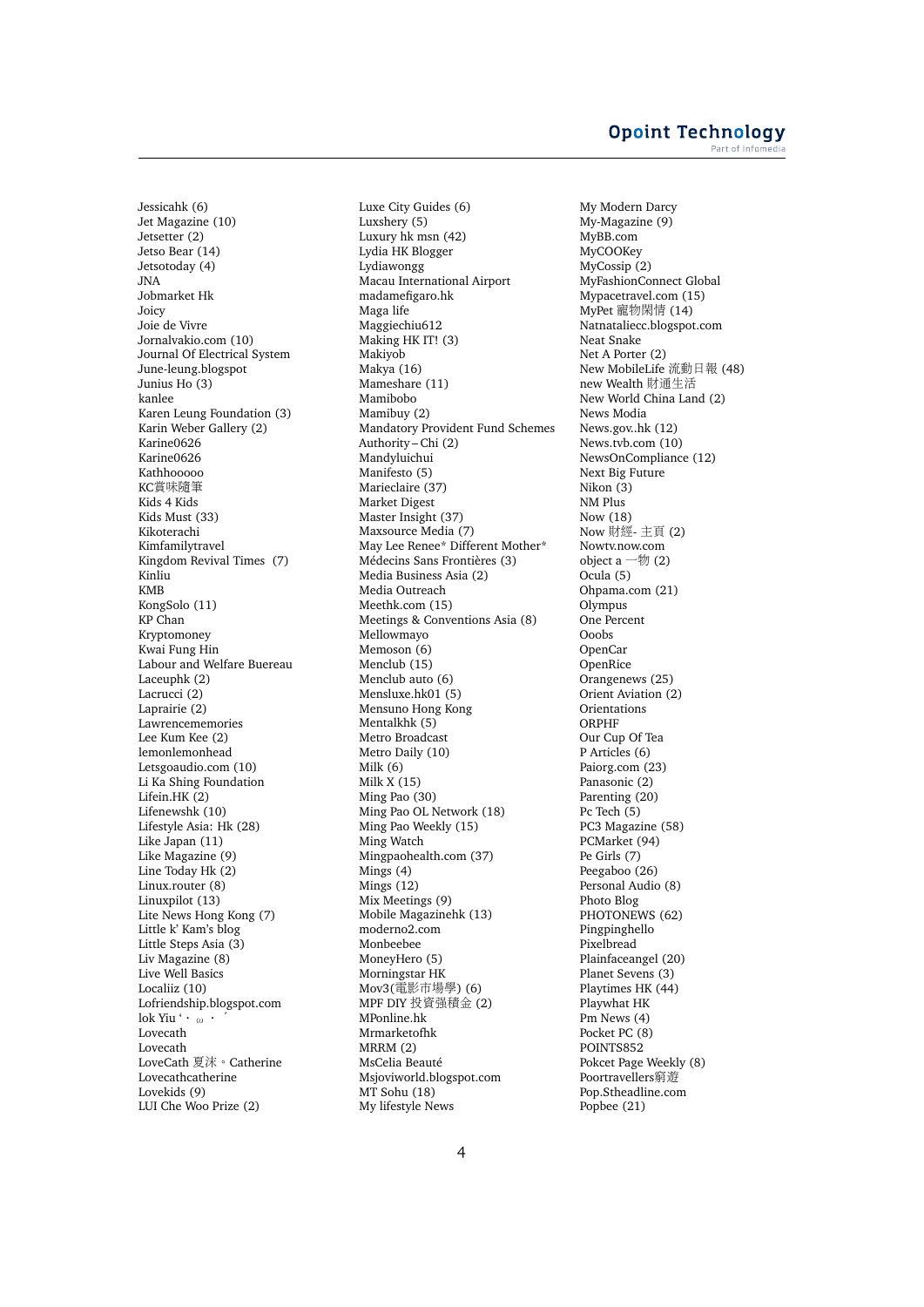Popcorn express Poplady (6) Pori (9) Post76影音玩樂<sup>網</sup> (19) Powerup.mingpao.com (17) PR Newswire Asia (39) Prc Magazine (2) PressLogic (8) Prestige Online Hk (8) PricewaterhouseCoopers Hong Kong (18) Prnablog Promise with the small BELLA Property (2) Ps.hket.com (7) Public Affairs Asia (6) Pursuits HK (3) Qk123 (23) Qmodes (36) Qooah (17) Qoos News Qooza Qooza (5) Quamnet (2) **Ouote** Racing News EN (6) ReadyDepart (12) Recruit.com..hk (5) Redress Research Wedding (8) Retail News (17) Retailinasia (25) RTHK News (cn) (5) Runhotel (10) Ruruho Sai Kung & Clearwater Bay Salesian School (2) Salvationarmy Salvationarmy Sami2travel (3) Sassy Hong Kong (68) Sassy Mama (39) Sauce (Hong Kong) (9) Savantas Schednet School of Business HSUHK School of Business, HKBU School of Humanities and Social Science Hkust School of Science Hkust (2) Sctrade Scworld Shanghai Business Review Shareshadow.blogspot.com She blog (3) She.com (9) Shemom.com Shipping Gazette Silent Majority for HK (8) Silly Nano Mag (2) Sina.com..hk (106) Sing Pao Daily News (13)

Sisley Siyi Bebee Skyscanner SmartTravelAsia Smb World (7) So Leisure (20) Solar Magazine (11) Solicitor (32) Somag News (7) Sony HK (6) Soundwave (7) South China Morning Post (206) Speak Out (11) Sphere (3) SPILL | <sup>滿</sup>瀉視聽之<sup>娛</sup> (28) Spiral (2) Sportsoho (2) Squarefoot HK (English) (9) Sswagger (9) St Francis Xavier's College Staiceli Staiceliu StarArena Starfruitcayson.blogspot.com Std.Stheadline.com (36) Stealjobs.com Stepaper (11) Stheadline (47) Style Wish (8) Style.beautyexchange.com..hk Subprice (4) Sugartly Sugartly Suki-lky.blogspot.com Summerpig.blogspot.com Sun Career (2) Sun Web Sundaykiss Sundaymore (62) Suning Hong Kong (5) Supermami (7) Supermedia supermedia.hk Sustainable Asia Swire Pacific Szesiblog Tagmum (11) Tagsis (23) Takungpao.com..hk (11) Tap 2 Good Life (5) Tatler Asia (18) Tech Apple (28) TechNow 當代科技<sup>|</sup> 當代科技 (6) TechOrz <sup>囧</sup>科技 (16) TechTrade Asia Telecomasia.net The Adelaide Show (3) The Art of Business Travel (8) The Assay (8) The Asset (2) The Canadian Chamber of Commerce in Hong Kong

The Chinese Gold & Silver Exchange Society The Conservancy Association (2) The Croucher Foundation The Culturist (20) The dvine The Federation of Hong Kong & Kowloon Labour Unions The Femin (8) The Food and Health Bureau The Glass Magazine (11) The HK Hub (2) The Hong Kong Council of Social Service (4) The Hong Kong General Chamber of Commerce (2) The Hong Kong Social for the Deaf The James Marsh film (10) The Loop HK (15) The News Lens (50) The peak magazine HK THE VALUE (6) The Young Reporter (9) Theinitium Thestandnews Thread By Zalora Tiandiyouqing Timable Time Out Hong Kong (11) Time Out Hong Kong (9) Timesquare-Hongkong Timetocoin幣時代 Tinetineho Today on Chain (2) Today's Living (2) TodayIR Tomorrow Technology (2) Top Beauty (24) TopGear (4) Tour潮遊天<sup>下</sup> (23) Transgender Resource Center Transport Department Trav Photos Travel and Leisure Asia (3) Travel BAG (4) Travel Bar (5) Traveltopia Trend hk (20) Trendystyle (6) Tripadvisor.com..hk True Report (48) Truth Media Hong Kong (8) Tsui Wah (2) Tungng88.blogspot.com TV Most TVB Weekly (4) Tyb.com  $(4)$ U Blog U Lifestyle (14) U Lifestyle (5) U-Beat Magazine (19) U4get (23)